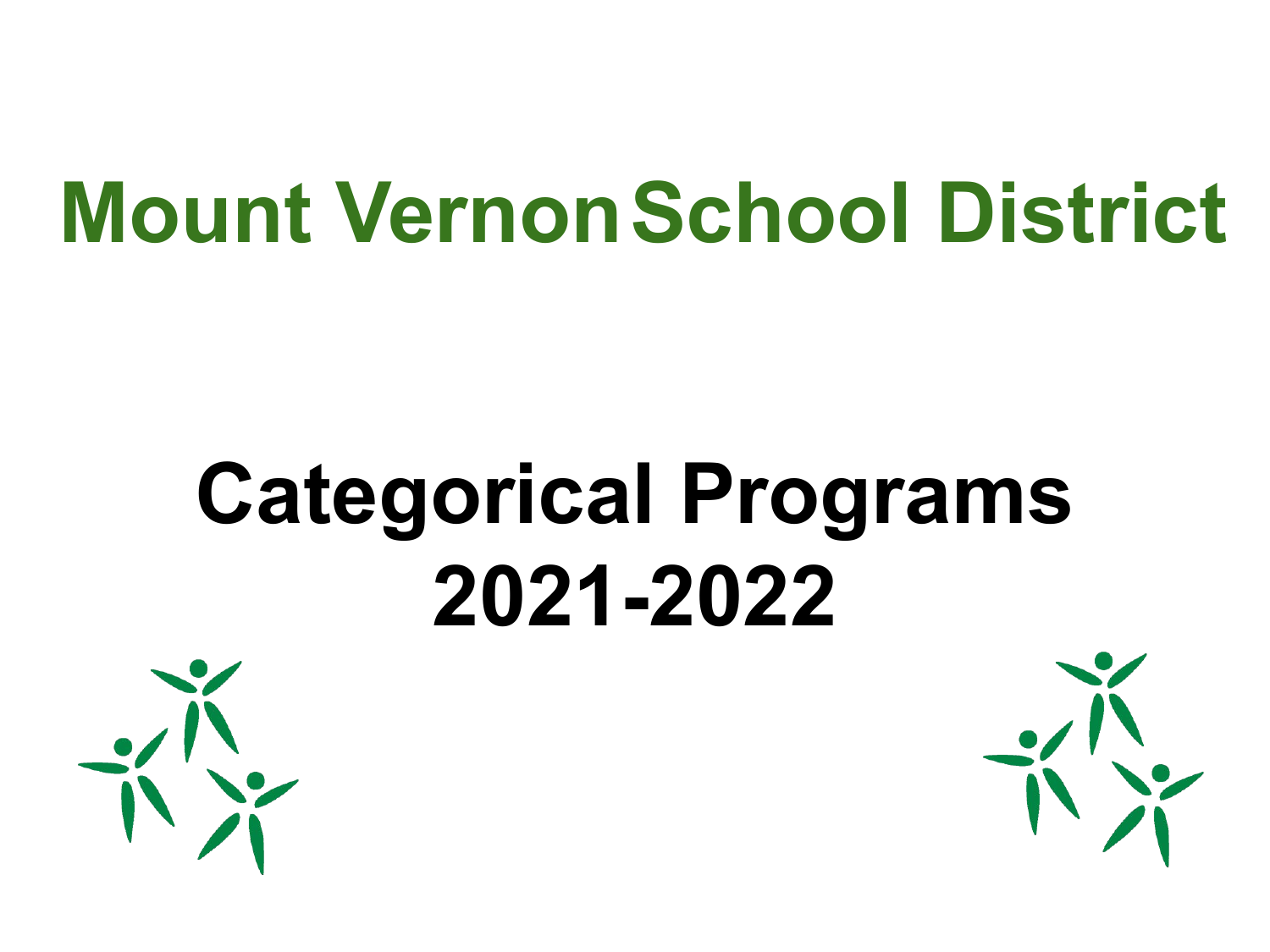### **Supplemental Academic Student Support**

- **• Title I, Part A** is a federal program that serves the unique needs of children, kindergarten to grade 12, who struggle to learn. Title I programs and services provide customized instruction and curricula that helps these students meet academic standards and take an active, engaged interest in what they learn and can do. As the oldest and largest federal education program, Title I programs build equity of opportunity for children whose struggles often keep them on the academic sidelines.
- **• Learning Assistance Program**, otherwise known as LAP, offers supplemental services for K–12 students scoring below grade-level standard in English language arts (ELA) and mathematics. These services focus on accelerating student growth to make progress towards grade level. They may include academic readiness skill development or behavior supports. These services address barriers preventing students from accessing core instruction. The intent is for LAP students to increase academic growth during the period of time they are provided services. LAP emphasizes research-based best practices designed to increase student achievement.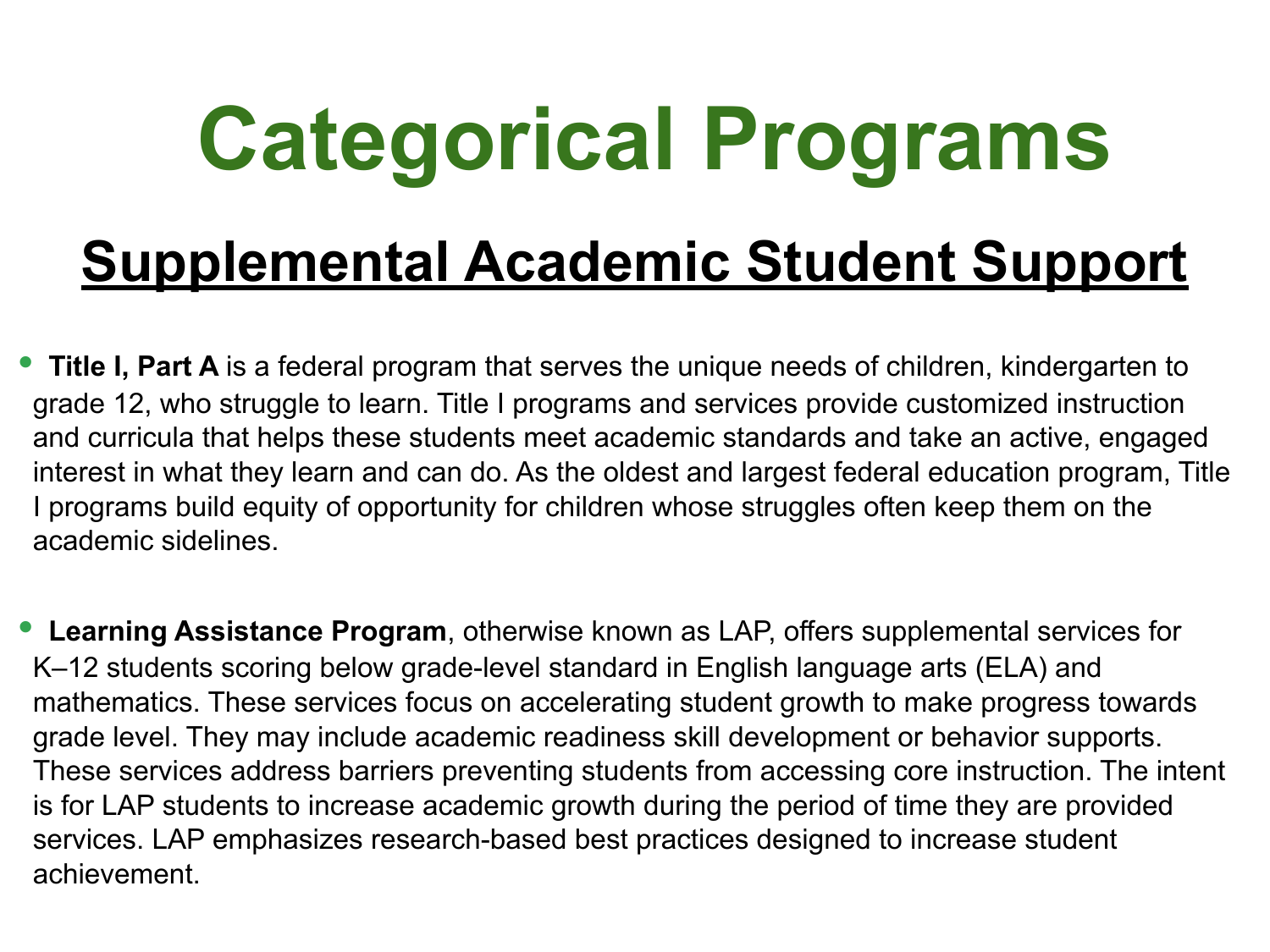### **Migrant and Transitional Bilingual Supports**

- **• Title IC-Migrant Education-** The goal of this federal program is to ensure all migrant students reach academic standards and graduate, to prepare them for responsible citizenship, further learning, and productive employment. Washington State ranks third in the nation for the number of its migrant students, whose families make an enormous and valuable contribution to our agriculture, fishing, forestry, and dairy industries.
- **• Transitional Bilingual-** The mission of the State TBIP grant is to assist English learners (EL) to meet state standards and develop language proficiency in an environment where language and cultural assets are recognized as valuable resources for learning.
- Title III- Provides federal funds to local education agencies to ensure equal education opportunities for students whose primary language is other than English.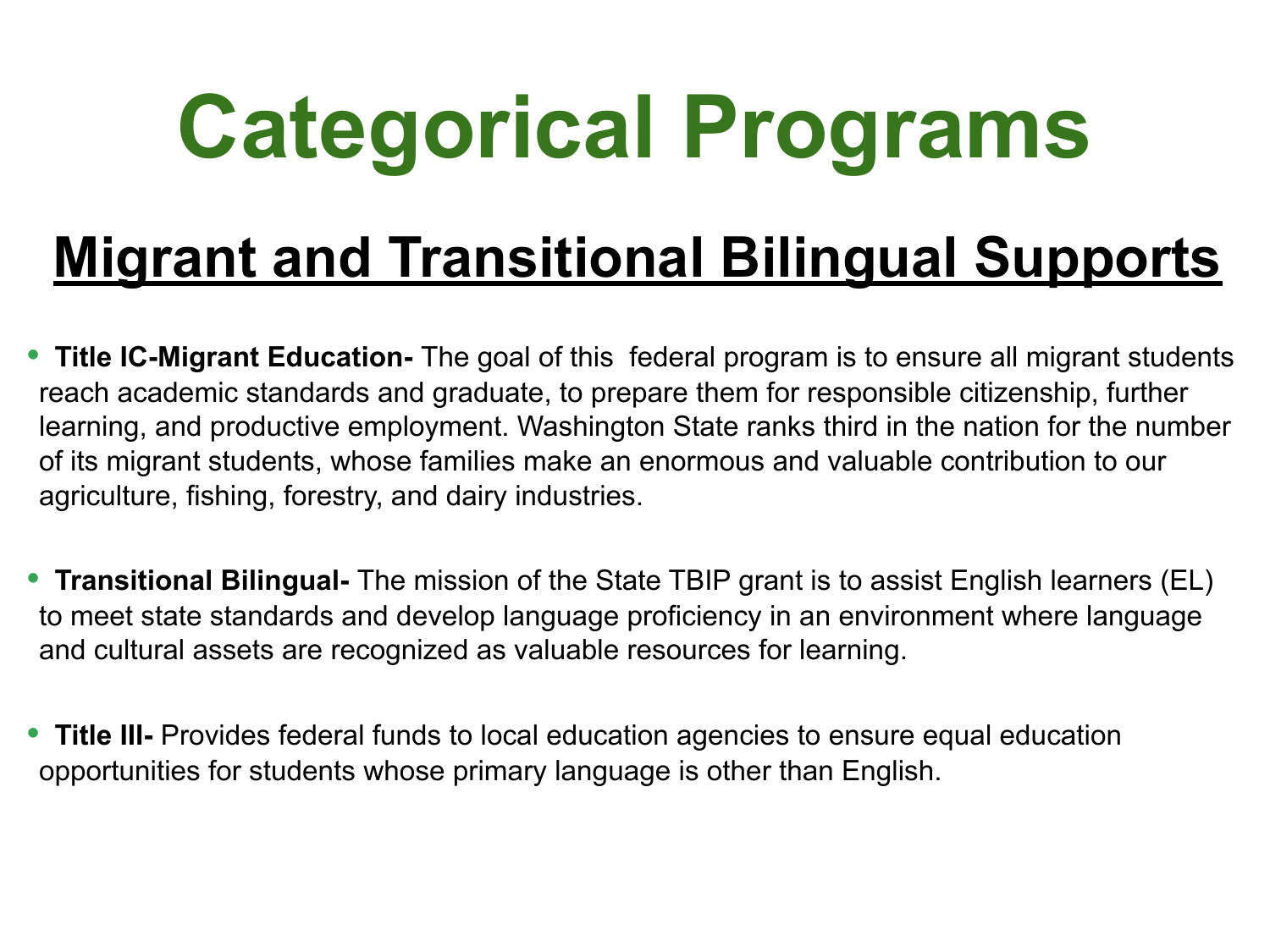#### **Additional Grants**

- **Title II, Part A -Teacher/Principal Professional Development** is federally funded and provided to increase the academic achievement of all students by helping schools and districts improve teacher and principal quality. This includes teacher preparation and qualifications of new teachers, recruitment and hiring, induction, professional development, and retention. In addition, Title IIA funds may be used to improve the skills and knowledge of principles for effective school leadership.
- **McKinney Vento Homeless-** The program provides training, technical assistance, and monitoring, as well as federal funding to support school district programs that serve homeless students. Washington receives approximately \$950,000 in funding each year from the U.S. Department of Education in support of this program. This federal funding is the only money specifically designated for serving the educational needs of Washington's 40,365 homeless students.\*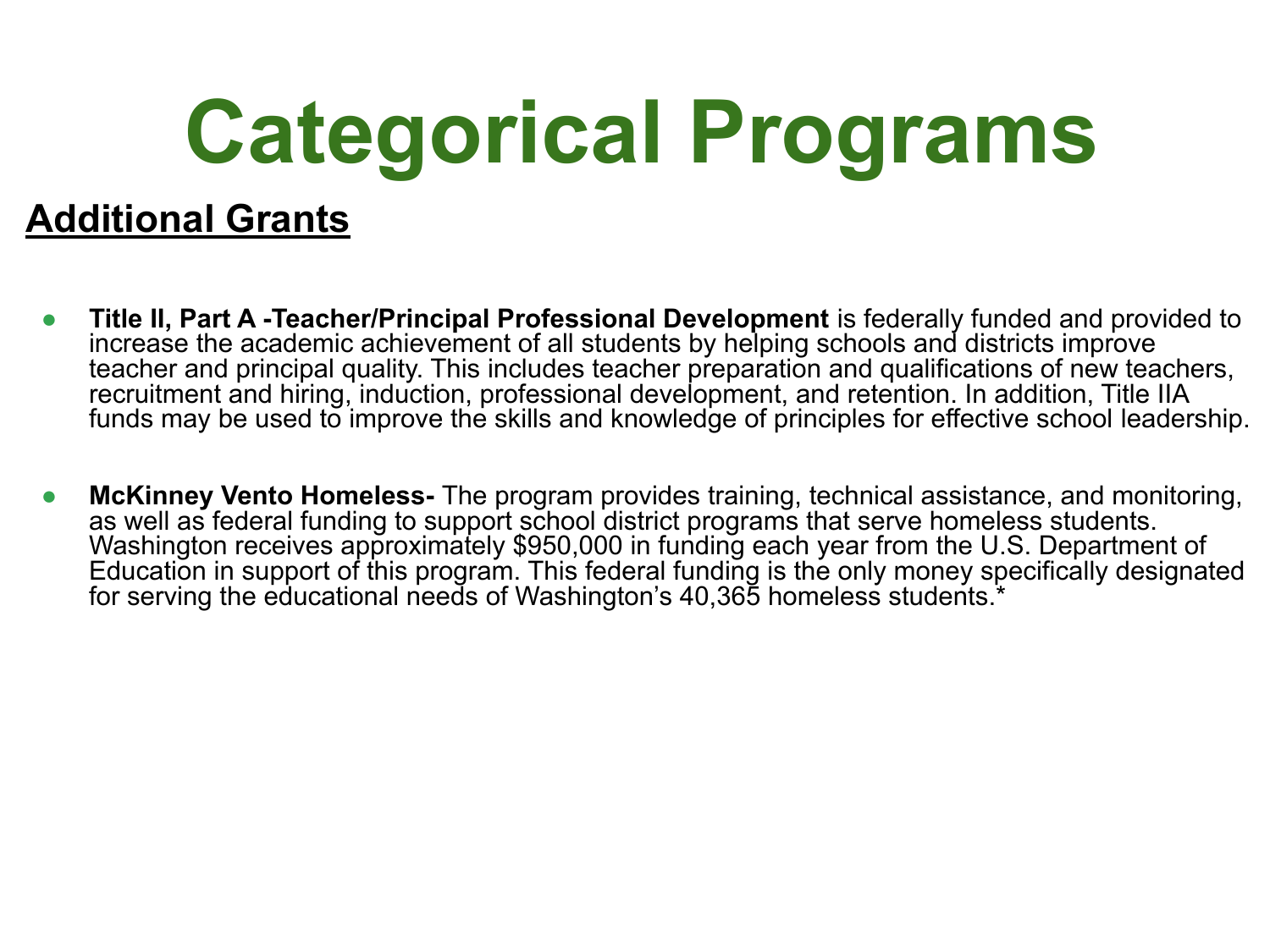#### **Funding Projections**

| <b>GRANT</b>                      | 2020-2021<br><b>Final Net Allocation</b> | 2021-2022<br><b>Preliminary Net Allocation</b> | <b>Difference</b> |
|-----------------------------------|------------------------------------------|------------------------------------------------|-------------------|
| <b>Title IA</b>                   | \$1,447,737                              | \$2,116,846                                    | +669,109          |
| <b>LAP</b>                        | \$2,980,343                              | \$2,818,058                                    | $-$162,285$       |
| <b>Title IC-Migrant</b>           | \$930,719                                | \$1,101,495                                    | $+$ \$170,776     |
| <b>TBIP</b>                       | \$2,600,000                              | \$2,747,230                                    | $+$ \$147,230     |
| <b>Title III</b>                  | \$219,607                                | \$216,156                                      | $-$ \$3,451       |
| <b>Title IIA</b>                  | \$185,765                                | \$267,576                                      | $+$ \$81,811      |
| <b>High Poverty</b><br><b>LAP</b> | \$2,023,507                              | \$1,926,417                                    | $-$ \$97,090      |
| <b>Title IV</b>                   | \$120,399                                | \$102,688                                      | $-$17,711$        |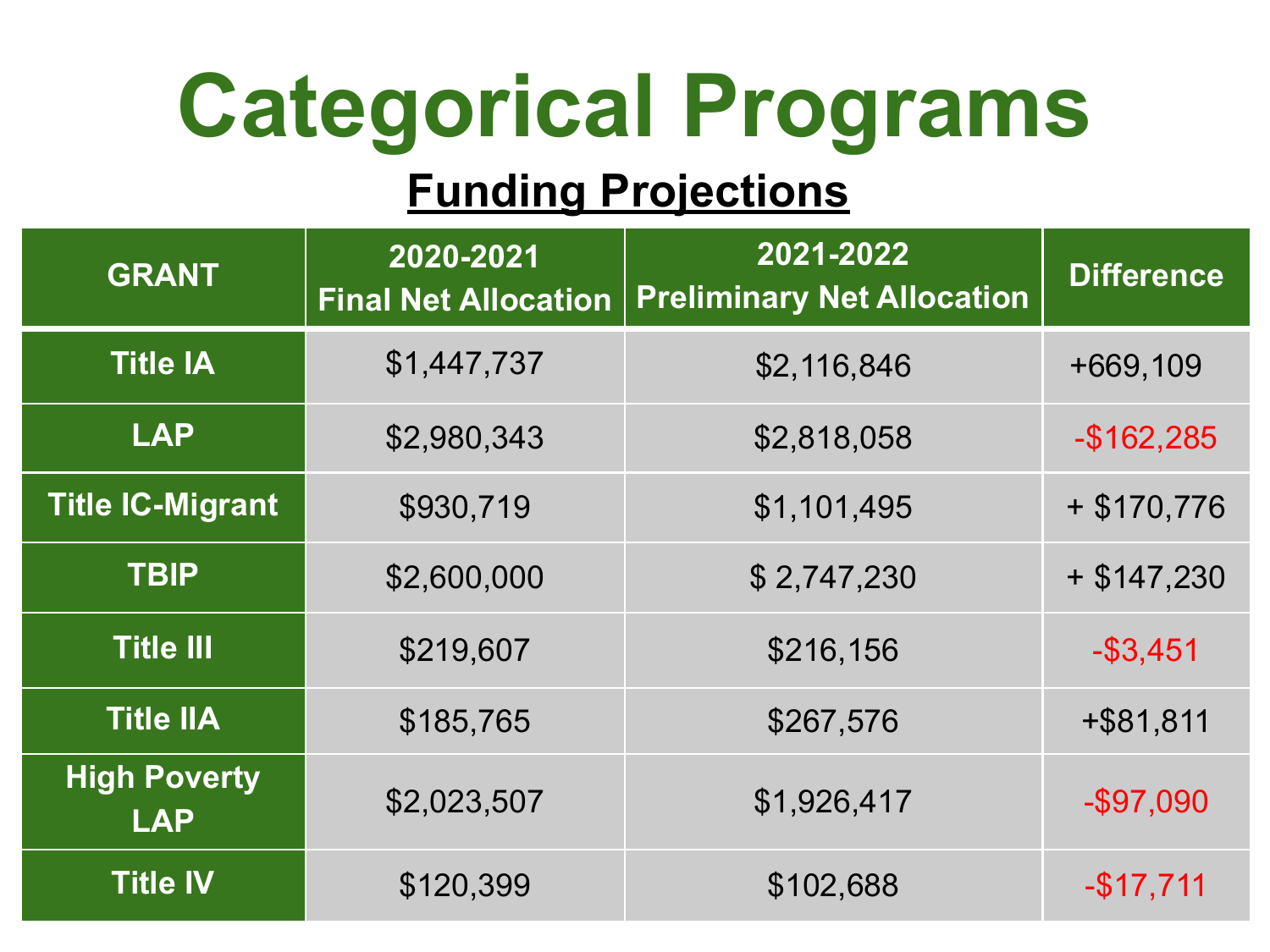### Partnerships and Funding Opportunities

- **Beginning Educator Support Team**
- **Recruiting Washington Teachers Grant**
- **Bilingual Educator Book Initiative:** Supporting Future Educators
	- Focused on equity inclusive title.
- **Expanding Dual Language Program Grant**
- **Building Equitable, Sustainable Dual** Credit Expansion Grant
- Professional Learning Grant SEL Focus ?
	- Details PE
- Project Based Learning Planning Grant ?
	- Summer school
- Summer Running Start Pilot Program
	- Detail New opportunities
- **OSSI: District Continuous School** Improvement Grant
	- List school
- **Ten Grant**
- Migrant Nurse, Mental health therapist-New
- Summer literacy partnership with CIS
- $7-11$  grant
	- Opportunity from new build for Literacy for summer
- **PESB Professional Learning Grants to** Support Educator Retention
	- **Affinity Group**
- Latino Civic alliance- Elizabeth details
- **Vamos**
- FAE
- **Viva Farms**
- Boys and Girls club Century 21 Elementary addition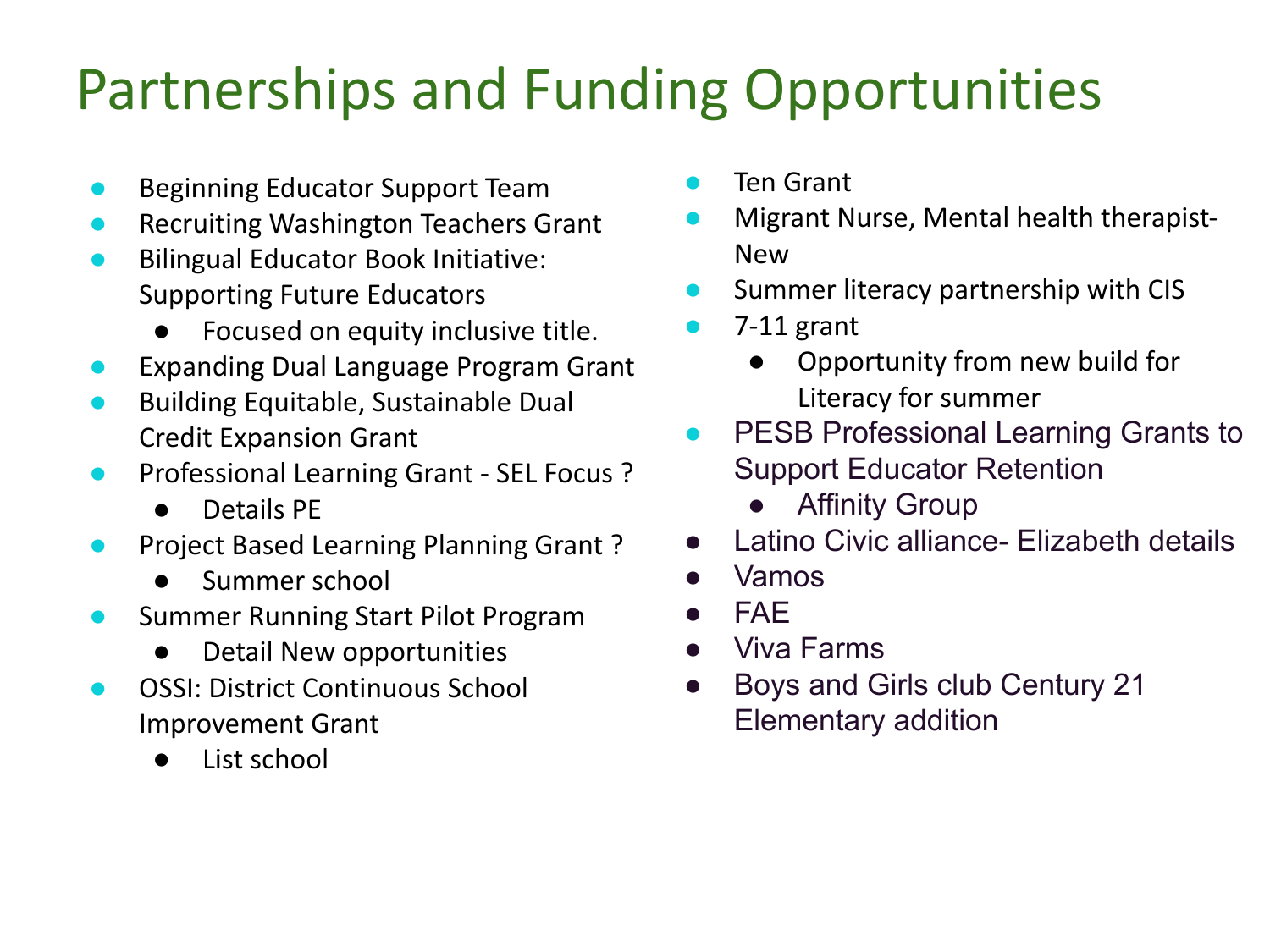*Requesting School Board approval to apply for all of the grants which have been reviewed.*